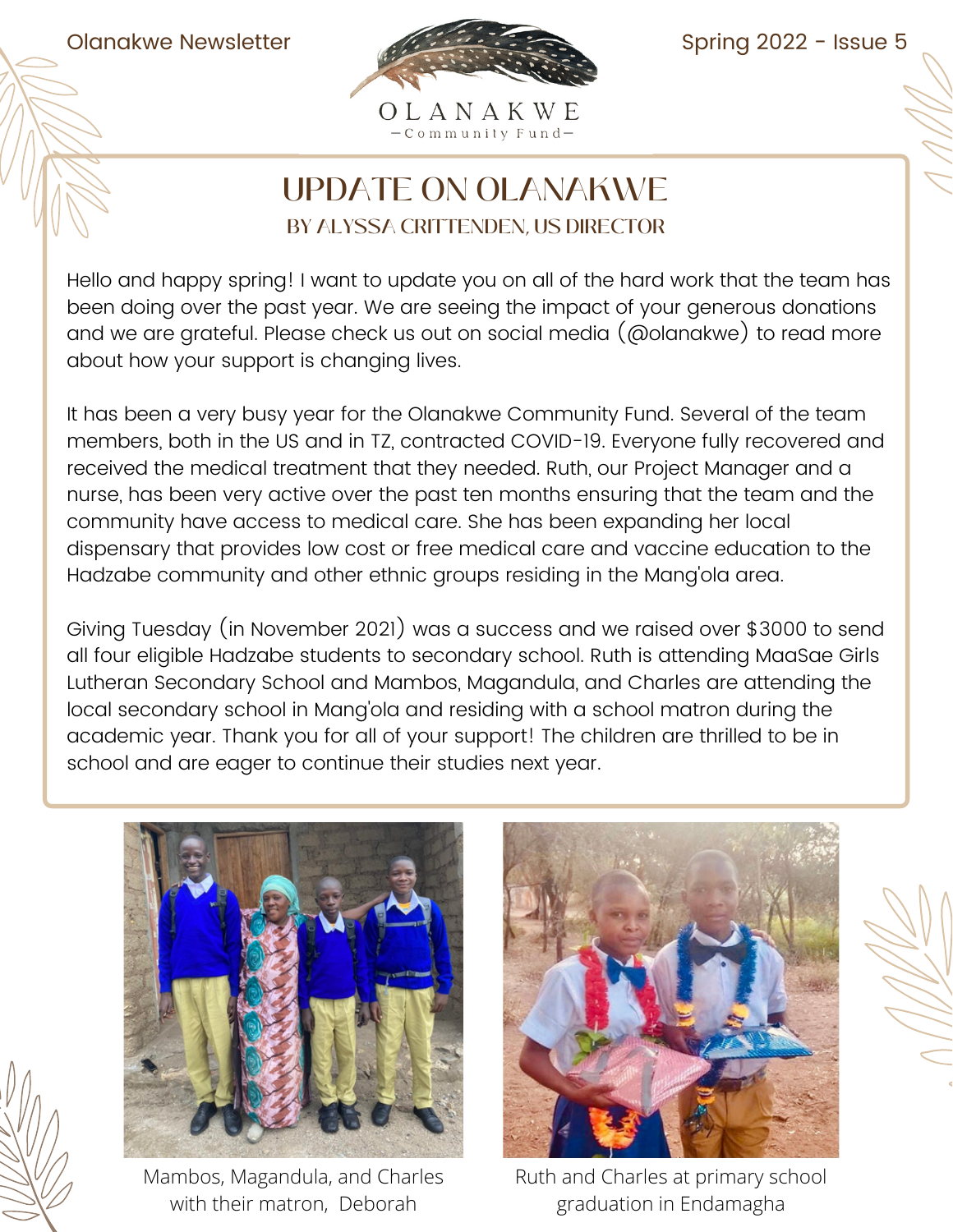## Welcome, Dalali (Shopo) Julius Indaya

Our new student coordinator



"The goal of the community is to invest in our students."

~ Shopo Indaya



Shopo joined Olanakwe Community Fund in Fall 2021. He comes from a long line of very well-known Hadzabe hunters and trackers and is one of the top rated local guides in Mang'ola, one of the villages that sits close to the tourism circuits. He has attended secondary school and holds his Tanzanian certificate in Wildlife Ecology and Professional Tour Guiding. He is deeply committed to education and has worked on several projects since joining the organization. He was instrumental in securing funding to send the four primary school graduates to secondary school. He also organized a trip for the children of Endamagha School to visit Ngorongoro Crater. The funding came from tourism fees going to the Hadzabe community. This was the first time that this group of children visited a national park in their home country - a park that sits in their historic territory. We are so happy to have Shopo as part of our team!



Boarding the Land Rovers to visit Ngorongoro Crater